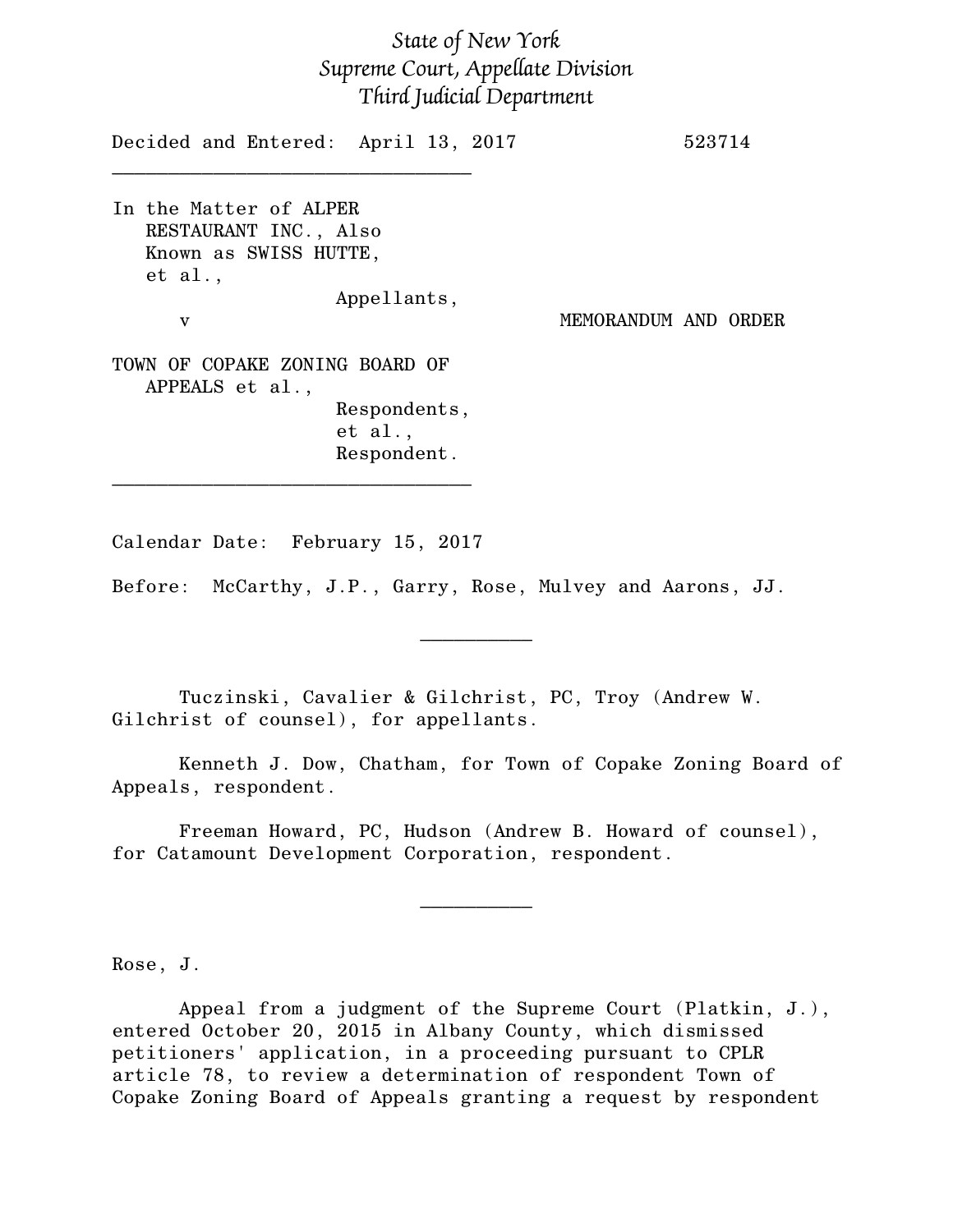-2- 523714

Rock Solid Development, LLC for a special use permit.

Respondent Rock Solid Development, LLC applied to respondent Town of Copake Zoning Board of Appeals (hereinafter the ZBA) for a special use permit in connection with the proposed construction of a resort hotel on a parcel of land owned by respondent Catamount Development Corporation and located in the Town of Copake, Columbia County.<sup>1</sup> During the review of that application, a vacancy occurred on the five-member panel of the ZBA. In September 2014, the four remaining members voted 2-2 on the issue of whether to grant the application for a special use permit and, because there was no majority vote, the ZBA was considered not to have acted. In November 2014, after a new member was appointed to fill the vacancy, the ZBA granted Rock Solid's application in a 3-2 vote. Petitioners, who own and operate an inn and restaurant on property adjacent to the proposed resort hotel, commenced this CPLR article 78 proceeding contending, among other things, that the September 2014 tie vote constituted a default denial of Rock Solid's application. Following joinder of issue, Supreme Court, in a thorough and well-reasoned decision, dismissed the petition. This appeal ensued.

We can find no reason to disturb Supreme Court's determination that the September 2014 tie vote constituted nonaction on the application, thus permitting the ZBA to vote on the application for a second time in November 2014. Supreme Court accurately set forth the 2002 legislative amendments to Town Law § 267-a, aptly observed the impact of those amendments in relation to Matter of Tall Trees Constr. Corp. v Zoning Bd. of Appeals of Town of Huntington (97 NY2d 86 [2001]) and correctly

<sup>&</sup>lt;sup>1</sup> Rock Solid and Catamount also filed applications for site plan and subdivision approval, which were granted by the Town of Copake Planning Board, and the Planning Board issued a negative declaration of significance under the State Environmental Quality Review Act (see ECL art 8). Petitioners commenced a separate CPLR article 78 proceeding to challenge the Planning Board's determinations (Matter of Alper Restaurant Inc. v Town of Copake Planning Bd., AD3d [decided herewith]).